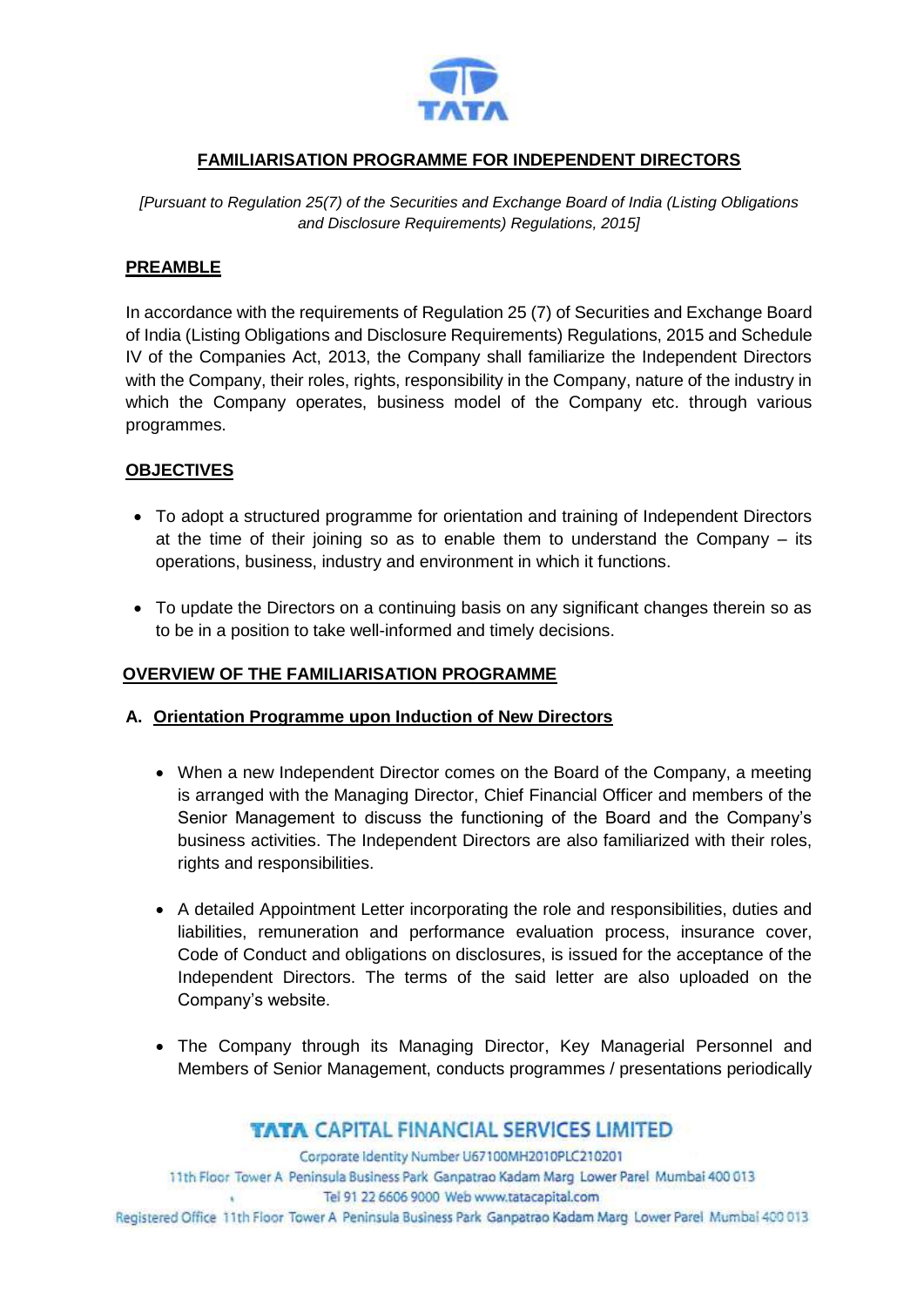

to familiarize the Independent Directors with the strategy, operations and functions of the Company.

• Such programmes / presentations provide an opportunity to the Independent Directors to interact with the Senior Management of the Company and helps them to understand the Company's strategy, business model, operations, service and product offerings, markets, organization structure, finance, human resources, technology and risk management processes and such other areas as may arise from time to time.

## **B. Other Initiatives to update the Directors on a Continuing Basis**

- Atleast one Board Meeting in a year has a detailed Budget and Strategy session with the Senior Management team of the Company. Presentations are made to the Board members which *inter alia* covers the industry scenario, strategic priorities for the Company and the business model of the Company.
- The Board is updated on a timely basis about the regulatory changes impacting the Company and its functioning and the roles and responsibilities of the Board members.
- At various Board Meetings during the year, presentations are made to the Board on Ethics and Sustainability issues, Risk Management, Company policies, changes in the regulatory environment applicable to the corporate sector and to the industry in which the Company operates and other relevant issues.
- Quarterly presentations on operations made to the Board includes information on business performance, operations, financial parameters, liquidity management, fund flows, information and performance of the subsidiary, compliances, senior management changes, joint venture and associate companies, major litigations, etc. Periodic presentations are made to the Board / Board Committees on Human Resources Strategy and Succession Planning, Corporate Social Responsibility and sustainability initiatives, investor and customer complaints and its redressals, etc.
- Presentation on Business Excellence by external assessors under the Tata Business Excellence Model are also made to the Board, wherein various measurables and areas of improvement are presented.
- One-to-one meetings are held with Directors to apprise them of complex issues to enable them to understand the same in depth.

## **TATA CAPITAL FINANCIAL SERVICES LIMITED**

Corporate Identity Number U67100MH2010PLC210201 11th Floor Tower A Peninsula Business Park Ganpatrao Kadam Marg Lower Parel Mumbai 400 013 Tel 91 22 6606 9000 Web www.tatacapital.com Registered Office 11th Floor Tower A Peninsula Business Park Ganpatrao Kadam Marg Lower Parel Mumbai 400 013